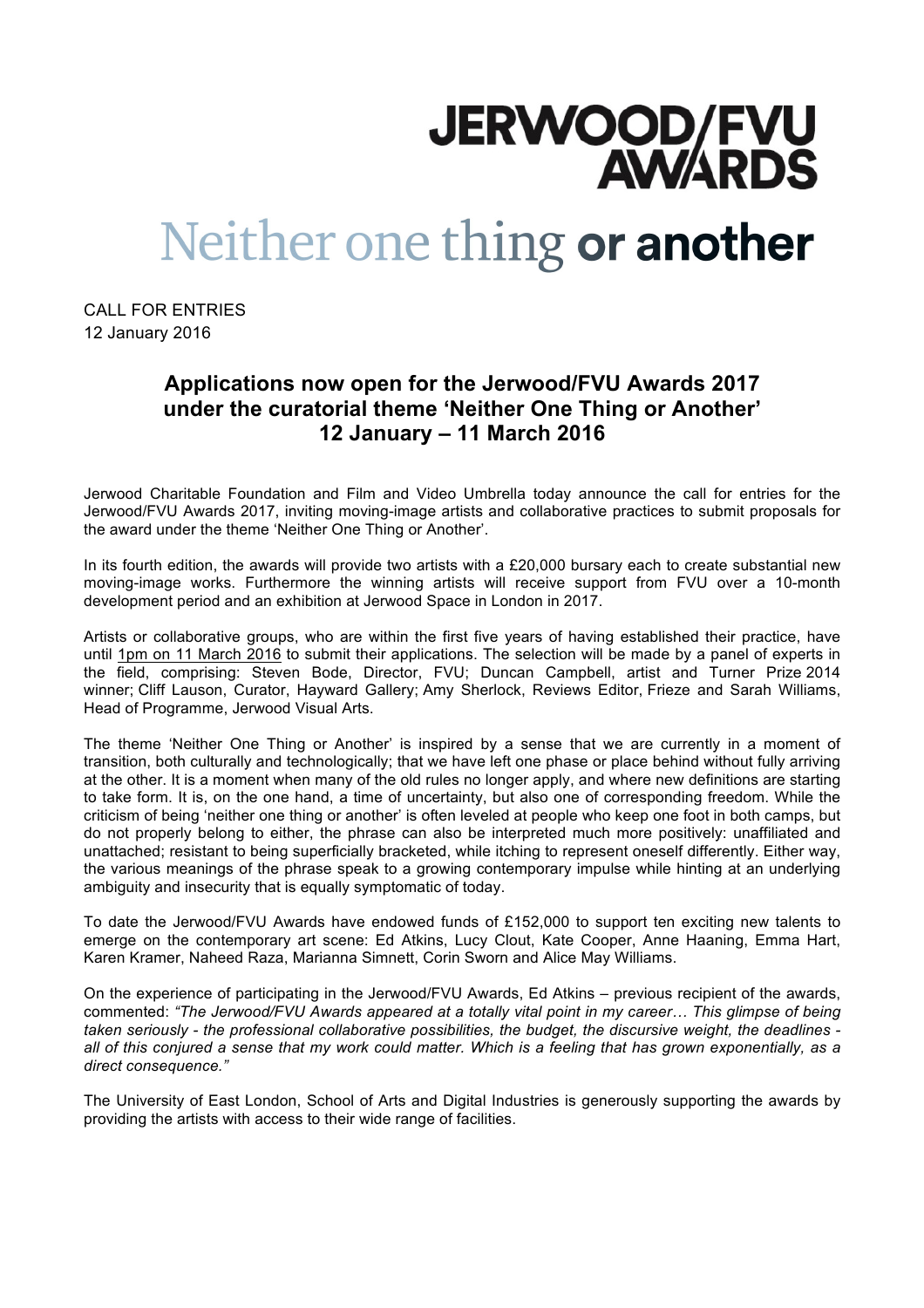The winners of the Jerwood/FVU Awards 2016 are Karen Kramer and Alice May Williams. Their works will be exhibited under the curatorial theme 'Borrowed Time' at Jerwood Space, London from 9 March to 24 April 2016 and at CCA in Glasgow from 28 May to 10 July 2016.

More information can be found at JerwoodFVUawards.com (#JerwoodFVUawards)

#### **- Ends -**

For further information on the Jerwood/FVU Awards, please contact Sara.Kietzmann@fourcolmangetty.com 020 3697 4243 Truda.spruyt@fourcolmangetty.com 020 3697 4248

## **Notes to editors**

#### **Project credit**

The Jerwood/FVU Awards are a collaboration between Jerwood Charitable Foundation and FVU in association with CCA, Glasgow and University of East London. FVU is supported by Arts Council England.

**For more details and to submit applications: JerwoodFVUawards.com**

**Social** @FilmVidUmbrella **#JerwoodFVUawards**

### **Key dates**

Jerwood/FVU Awards 2017: *Neither One Thing Or Another* 12 January 2016 - 11 March 2016, 1pm: Open for applications 26 April 2016: Interviews of four shortlisted artists First week of May 2016: Winners announcement May 2016 – February 2017: Development and production period March – April 2017: Exhibition at Jerwood Space

Jerwood/FVU Awards 2016: *Borrowed Time*

9 March - 24 April 2016: Exhibition at Jerwood Space, London 28 May - 10 July 2016: Exhibition at CCA, Glasgow

**FVU** commissions, curates, produces and presents artists' moving-image works that are staged in collaboration with galleries and other cultural partners. Since the late 1980s, FVU has been at the forefront of this vibrant and expanding area of practice, promoting innovation through its support of some of the most exciting figures on the contemporary scene. During this time, the organisation has commissioned and produced nearly 200 different artists' projects, ranging from ambitious multi-screen installations to shorter film and video pieces, as well as numerous online commissions. **fvu.co.uk**

**Jerwood Charitable Foundation** is dedicated to imaginative and responsible revenue funding of the arts, supporting emerging artists to develop and grow at important stages in their careers. The aim of its funding is to allow artists and arts organisations to thrive; to continue to develop their skills, imagination and creativity with integrity. It works with artists across art forms, from dance and theatre to literature, music and the visual arts.

In 2016 Jerwood Charitable Foundation marks ten years of Jerwood Visual Arts, its national programme supporting visual arts practice. Since the inception of the programme in 2006, Jerwood Charitable Foundation has channelled a total of £4m through it, working with more than 1200 visual artists, writers and curators from across the UK and supporting a wealth of research and new commissions for audiences now reaching 60,000 a year. **www.jerwoodcharitablefoundation.org**

**Jerwood Visual Arts** is a national programme supporting visual arts practice, through which Jerwood Charitable Foundation works with early career artists to commission and present new work. Artist opportunities run throughout the